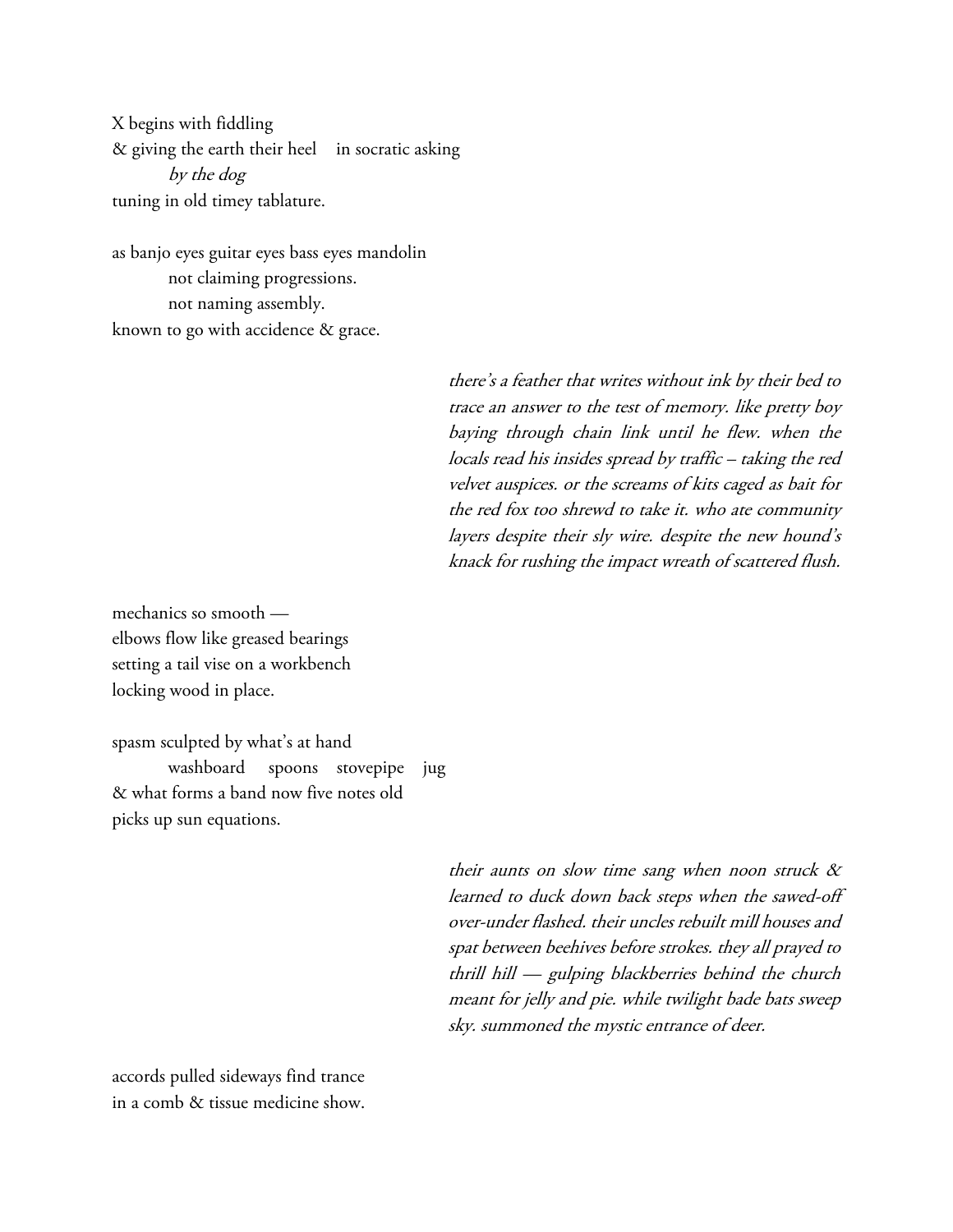admitting minds to a stream of folk outside the thickening agent of the bridge.

first chair is a milk stool spoon-feeding with raised brow pass around. handed down rosin flies thicker in touch with an unfixed spiral up.

> <sup>X</sup> discovers the secret of two plots on the same eternal acre. "heavenly things and the things under the earth." imagines shovels piercing ground that grew flowers beside the plastic ones. above the river, below the small town ruined with the redo, but still plating better butter beans. unless the deep-freeze quits and then no one's fed like family.

arkansas traveler promenades. skiffle music walking the ledge again. strays outside to raise history cano canow canoa

before spelling settled down tied to planks fading into fog. that dugout that knew the boundary waters without X.

> his fucking canoe. now foundered on pole barn rafters. fuzz-coated with carpenter buzz before a plan for portage over the breadth of the old north. might as well be seventeen hands of a broken nag left undone. might as well be silence-treated fencing spoiling a path thru parataxis to subvert story. or paddling one's own marking the susurrus loss of distance.

not much headroom in an 8-bar song. low ceiling slows release. yet, being all at once parses the good book to ease what climbs without sign.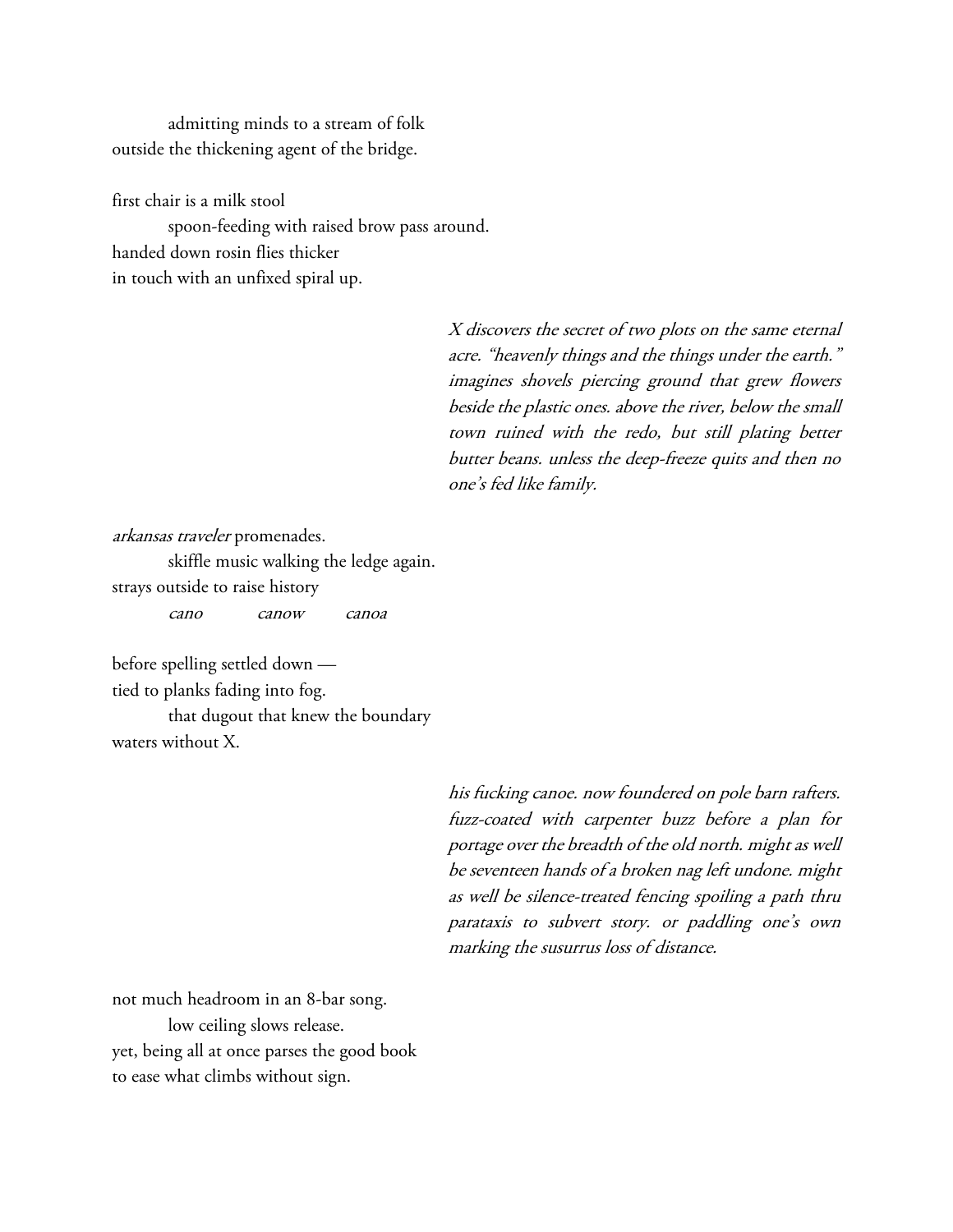a clawhammer flourish unknots the paradox of going back in time that says X never arrives to bring testimony home.

> a trace of smoke below the host kept by silver trays offering shots of blood of the lamb. looks like the trees are on fire, but no it's steam off the river spilling in that easy style outside the row of looms — the source of their rolled-tongue legacy and tricky heart. turning cheeks makes the weak burn longer. "keep us in your prayers and no cock-blocking friday night."

this session can't keep feet from bucking their version of ground an unplowed field between ridges bears grain.

bringing the last half of the song to unveil whiskey & a warm place to stay. even if X wrote their way in without expecting floating.

> when buoyancy is greeted with a gap-tooth grin posing as a life-saving patch — his best go at a stand-in while dad's away. sending back pachinkos from the war to make up for no good reason. swearing now at spirits, by the plane tree, by the goose, by gazelles & wild does. leading ghost tours through instruments spiraling in big air over fire in the company of circular venting. nurtured as an ornament with feathery seeds. "every guy with a gun claims a downed bird in a covey rise."

beating the straws is matched with washboard resonance that shivers timbers of a square-rigged ship.

to learn by ear